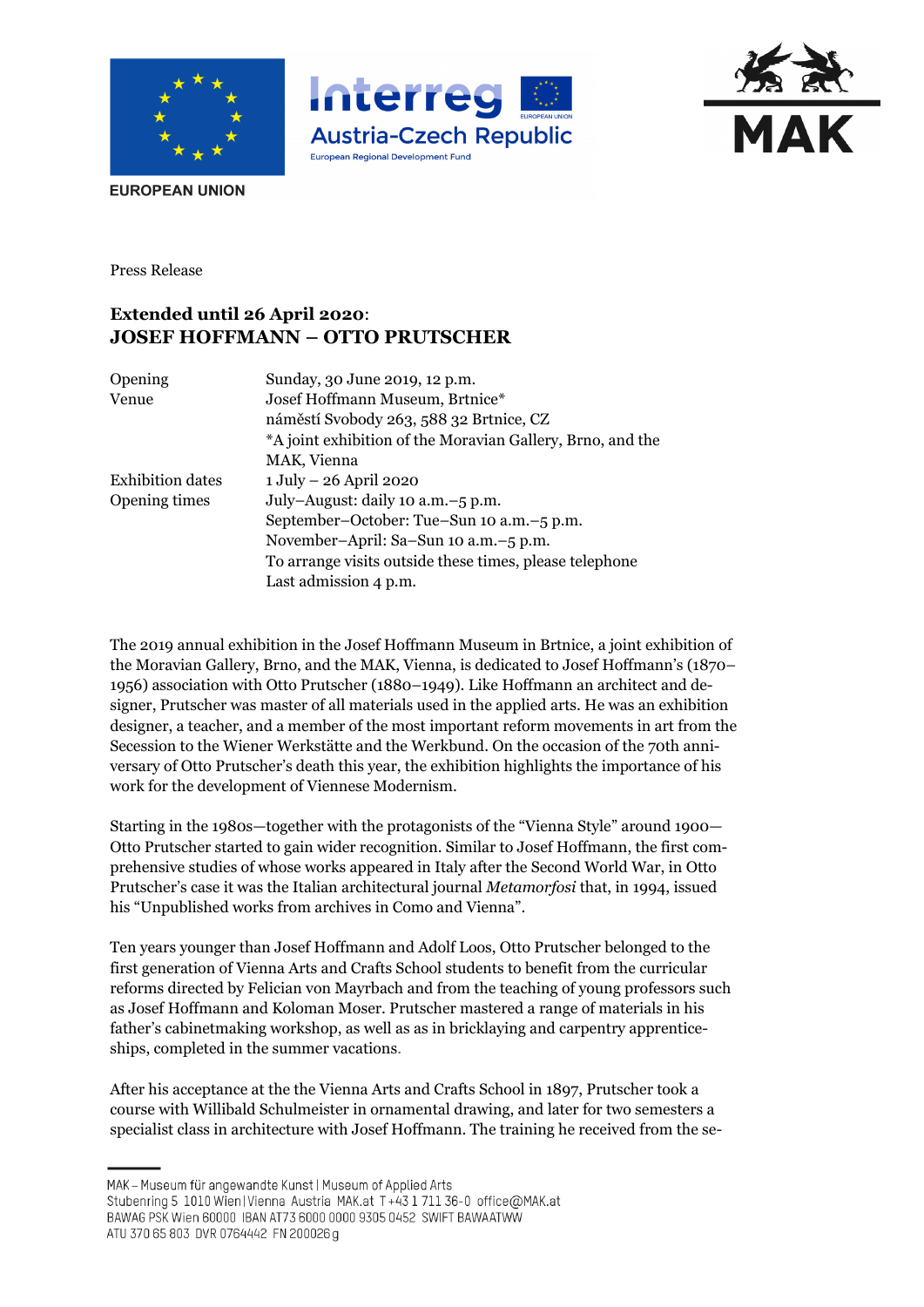

cessionist architect Hoffmann and the premodern painter Matsch was to leave its mark on Prutscher's designs and completed works—in terms of both the graphic quality of his designs and his orientation towards current trends in architecture. From 1907 Prutscher began to work for the Wiener Werkstätte, and from 1909 he taught, like Hoffmann, at the Arts and Crafts School.

Hoffmann worked with Prutscher for decades on projects such as the Vienna Kunstschau of 1908 and the Cologne Werkbund exhibition of 1914, sharing with him an unbounded creative drive. Today Prutscher's recorded oeuvre includes over 50 buildings (villas, apartment houses, and portals), nearly 50 exhibitions organized and designed alone or with others, some 170 installations, over 300 designs for installations, and over 200 suites and individual pieces of furniture.

Prutscher's designs were implemented by more than 200 enterprises, principally the Wiener Werkstätte but also important manufactories such as Backhausen, Klinkosch, Augarten, Meyr's Neffe, Schappel and Melzer & Neuhardt, and the Deutsche Werkstätten in Dresden. In addition he was artistic advisor to Thonet, Loetz Witwe, and Wienerberger.

Twenty years after the first monograph on and exhibition of his work (*Otto Prutscher. 1880–1949. Architektur, Interieur, Design* [Otto Perutscher, 1880–1949: Architecture, Interior, Design], University of Applied Arts Vienna, 1997), the exhibition *JOSEF HOFF-MANN – OTTO PRUTSCHER* discusses Prutscher's complex achievement against the background of Hoffmann's oeuvre. Both spatially and thematically, it is a continuation of the permanent exhibition *JOSEF HOFFMANN: Inspirations*, that since 2009 has been tracing the roots Hoffmann's artistic inspiration in his birthplace Brtnice. Starting on 20 November 2019, the MAK will be presenting a comprehensive solo exhibition: *OTTO PRUTSCHER. Allgestalter der Wiener Moderne* [Otto Prutscher: Universal Designer of Viennese Modernism].

## **Josef Hoffmann Museum, Brtnice**

In 1907 Josef Hoffmann renovated the Baroque house where he was born in Brtnice according to the principles of the Wiener Werkstätte. As early as 1992, the MAK presented the exhibition *Der barocke Hoffmann* [The Baroque Hoffmann] in Brtnice. Since 2006, the house has been jointly run by the MAK and the Moravian Gallery in Brno as the Josef Hoffmann Museum. Within the framework of this cooperation, a new exhibition is presented each year.

Photo material on the exhibition may be downloaded from MAK.at/presse

The exhibition was realized through financial support from the European Regional Devel-